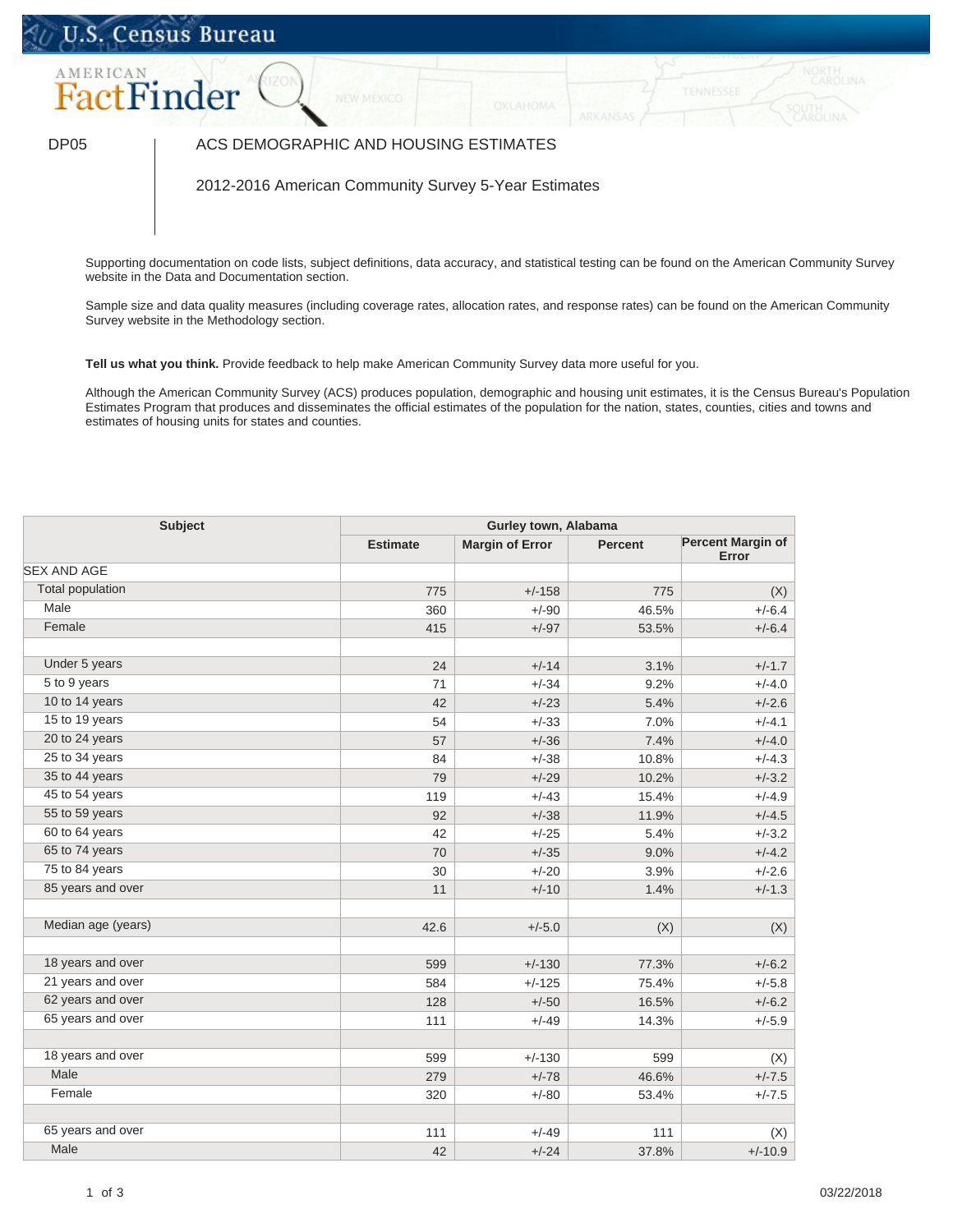| <b>Subject</b>                                                                     | Gurley town, Alabama |                        |                |                          |  |
|------------------------------------------------------------------------------------|----------------------|------------------------|----------------|--------------------------|--|
|                                                                                    | <b>Estimate</b>      | <b>Margin of Error</b> | <b>Percent</b> | <b>Percent Margin of</b> |  |
| Female                                                                             | 69                   | $+/-31$                | 62.2%          | Error<br>$+/-10.9$       |  |
|                                                                                    |                      |                        |                |                          |  |
| <b>RACE</b>                                                                        |                      |                        |                |                          |  |
| <b>Total population</b>                                                            | 775                  | $+/-158$               | 775            | (X)                      |  |
| One race                                                                           | 756                  | $+/-157$               | 97.5%          | $+/-1.7$                 |  |
| Two or more races                                                                  | 19                   | $+/-13$                | 2.5%           | $+/-1.7$                 |  |
|                                                                                    |                      |                        |                |                          |  |
| One race                                                                           | 756                  | $+/-157$               | 97.5%          | $+/-1.7$                 |  |
| White                                                                              | 655                  | $+/-150$               | 84.5%          | $+/-8.4$                 |  |
| <b>Black or African American</b>                                                   | 98                   | $+/-68$                | 12.6%          | $+/-8.3$                 |  |
| American Indian and Alaska Native                                                  | 3                    | $+/-5$                 | 0.4%           | $+/-0.6$                 |  |
| Cherokee tribal grouping                                                           | 3                    | $+/-5$                 | 0.4%           | $+/-0.6$                 |  |
| Chippewa tribal grouping                                                           | $\mathbf 0$          | $+/-11$                | 0.0%           | $+/-3.8$                 |  |
| Navajo tribal grouping                                                             | $\mathbf 0$          | $+/-11$                | 0.0%           | $+/-3.8$                 |  |
| Sioux tribal grouping                                                              | $\mathbf 0$          | $+/-11$                | 0.0%           | $+/-3.8$                 |  |
| Asian                                                                              | $\mathbf 0$          | $+/-11$                | 0.0%           | $+/-3.8$                 |  |
| Asian Indian                                                                       | $\mathbf 0$          | $+/-11$                | 0.0%           | $+/-3.8$                 |  |
| Chinese                                                                            | $\mathbf 0$          | $+/-11$                | 0.0%           | $+/-3.8$                 |  |
| Filipino                                                                           | $\mathbf 0$          | $+/-11$                | 0.0%           | $+/-3.8$                 |  |
| Japanese                                                                           | $\mathbf 0$          | $+/-11$                | 0.0%           | $+/-3.8$                 |  |
| Korean                                                                             | $\mathbf 0$          | $+/-11$                | 0.0%           | $+/-3.8$                 |  |
| Vietnamese                                                                         | $\mathbf 0$          | $+/-11$                | 0.0%           | $+/-3.8$                 |  |
| Other Asian                                                                        | $\mathbf 0$          | $+/-11$                | 0.0%           | $+/-3.8$                 |  |
| Native Hawaiian and Other Pacific Islander                                         | $\mathbf 0$          | $+/-11$                | 0.0%           | $+/-3.8$                 |  |
| Native Hawaiian                                                                    | $\mathbf 0$          | $+/-11$                | 0.0%           | $+/-3.8$                 |  |
| Guamanian or Chamorro                                                              | $\mathbf 0$          | $+/-11$                | 0.0%           | $+/-3.8$                 |  |
| Samoan                                                                             | $\mathbf 0$          | $+/-11$                | 0.0%           | $+/-3.8$                 |  |
| <b>Other Pacific Islander</b>                                                      | $\mathbf 0$          | $+/-11$                | 0.0%           | $+/-3.8$                 |  |
| Some other race                                                                    | $\mathbf 0$          | $+/-11$                | 0.0%           | $+/-3.8$                 |  |
| Two or more races                                                                  | 19                   | $+/-13$                | 2.5%           | $+/-1.7$                 |  |
| White and Black or African American<br>White and American Indian and Alaska Native | 5                    | $+/-7$                 | 0.6%           | $+/-0.9$                 |  |
| White and Asian                                                                    | $\overline{4}$       | $+/-8$                 | 0.5%           | $+/-1.1$                 |  |
| Black or African American and American Indian and                                  | 3                    | $+/-5$                 | 0.4%           | $+/-0.6$                 |  |
| Alaska Native                                                                      | $\overline{0}$       | $+/-11$                | 0.0%           | $+/-3.8$                 |  |
|                                                                                    |                      |                        |                |                          |  |
| Race alone or in combination with one or more other                                |                      |                        |                |                          |  |
| races<br><b>Total population</b>                                                   | 775                  | $+/-158$               | 775            |                          |  |
| White                                                                              | 674                  | $+/-151$               | 87.0%          | (X)<br>$+/-8.2$          |  |
| <b>Black or African American</b>                                                   | 109                  | $+/-68$                | 14.1%          | $+/-8.3$                 |  |
| American Indian and Alaska Native                                                  | 13                   | $+/-11$                | 1.7%           | $+/-1.4$                 |  |
| Asian                                                                              | $\overline{7}$       | $+/-8$                 | 0.9%           | $+/-1.0$                 |  |
| Native Hawaiian and Other Pacific Islander                                         | $\mathbf{1}$         | $+/-3$                 | 0.1%           | $+/-0.4$                 |  |
| Some other race                                                                    | $\mathbf{0}$         | $+/-11$                | 0.0%           | $+/-3.8$                 |  |
|                                                                                    |                      |                        |                |                          |  |
| HISPANIC OR LATINO AND RACE                                                        |                      |                        |                |                          |  |
| <b>Total population</b>                                                            | 775                  | $+/-158$               | 775            | (X)                      |  |
| Hispanic or Latino (of any race)                                                   | 9                    | $+/-8$                 | 1.2%           | $+/-1.1$                 |  |
| Mexican                                                                            | $\mathbf 0$          | $+/-11$                | 0.0%           | $+/-3.8$                 |  |
| Puerto Rican                                                                       | 6                    | $+/-6$                 | 0.8%           | $+/-0.8$                 |  |
| Cuban                                                                              | 3                    | $+/-5$                 | 0.4%           | $+/-0.7$                 |  |
| Other Hispanic or Latino                                                           | 0                    | $+/-11$                | 0.0%           | $+/-3.8$                 |  |
| Not Hispanic or Latino                                                             | 766                  | $+/-158$               | 98.8%          | $+/-1.1$                 |  |
| White alone                                                                        | 646                  | $+/-149$               | 83.4%          | $+/-8.4$                 |  |
| Black or African American alone                                                    | 98                   | $+/-68$                | 12.6%          | $+/-8.3$                 |  |
| American Indian and Alaska Native alone                                            | 3                    | $+/-5$                 | 0.4%           | $+/-0.6$                 |  |
| Asian alone                                                                        | $\mathbf 0$          | $+/-11$                | 0.0%           | $+/-3.8$                 |  |
| Native Hawaiian and Other Pacific Islander alone                                   | 0                    | $+/-11$                | 0.0%           | $+/-3.8$                 |  |
|                                                                                    |                      |                        |                |                          |  |